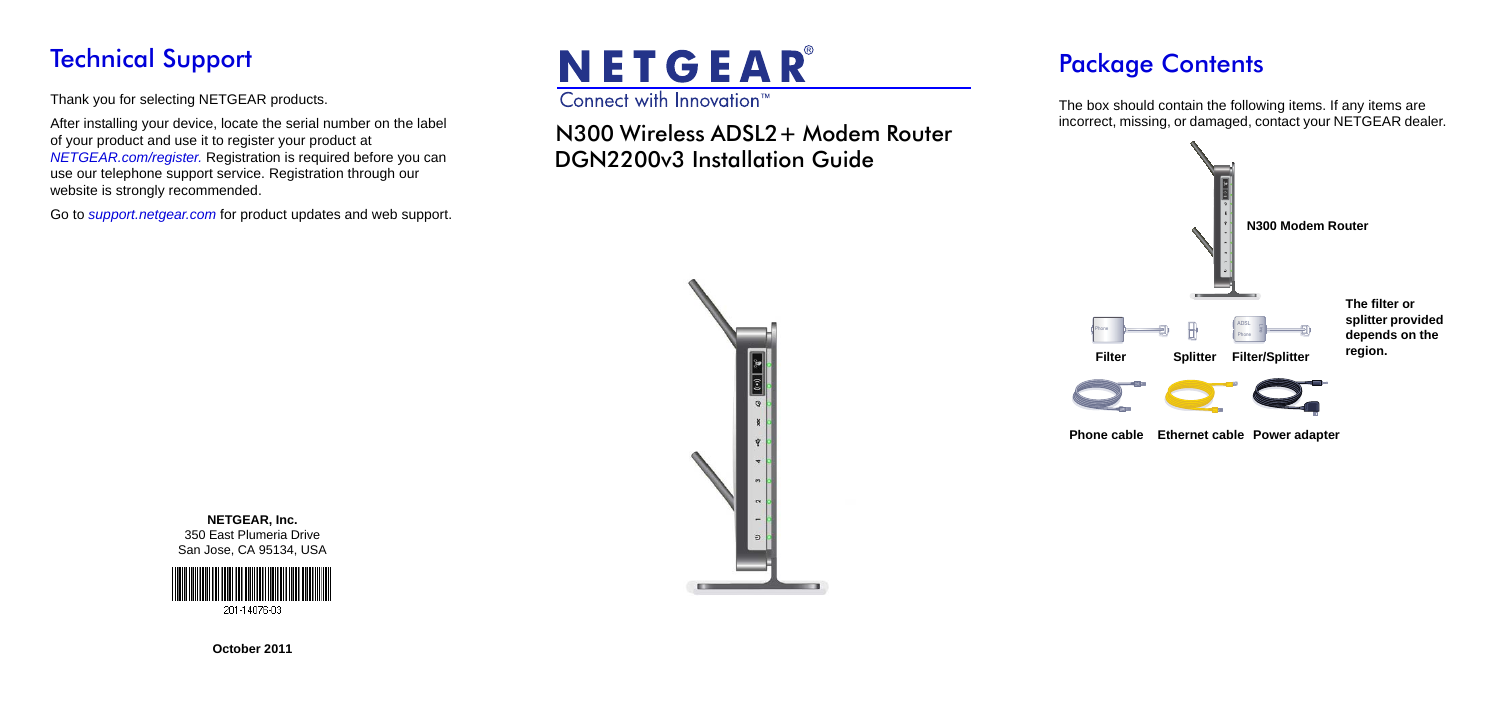**You can use this diagram to connect your modem router or follow the instructions in this booklet.**



#### **Compliance**

### **Declarations of Conformity**

For complete DoC please visit the NETGEAR EU Declarations of Conformity website at: *[support.netgear.com/app/answers/detail/a\\_id/11621/.](http://support.netgear.com/app/answers/detail/a_id/11621/)*  For GNU General Public License (GPL) related information, please visit *[support.netgear.com/app/answers/detail/a\\_id/2649](http://support.netgear.com/app/answers/detail/a_id/2649)*.



This symbol is placed in accordance with the European Union Directive 2002/96 on the Waste Electrical and Electronic Equipment (the WEEE Directive). If disposed of within the European Union, this product should be treated and recycled in accordance with the laws of your jurisdiction implementing the WEEE Directive.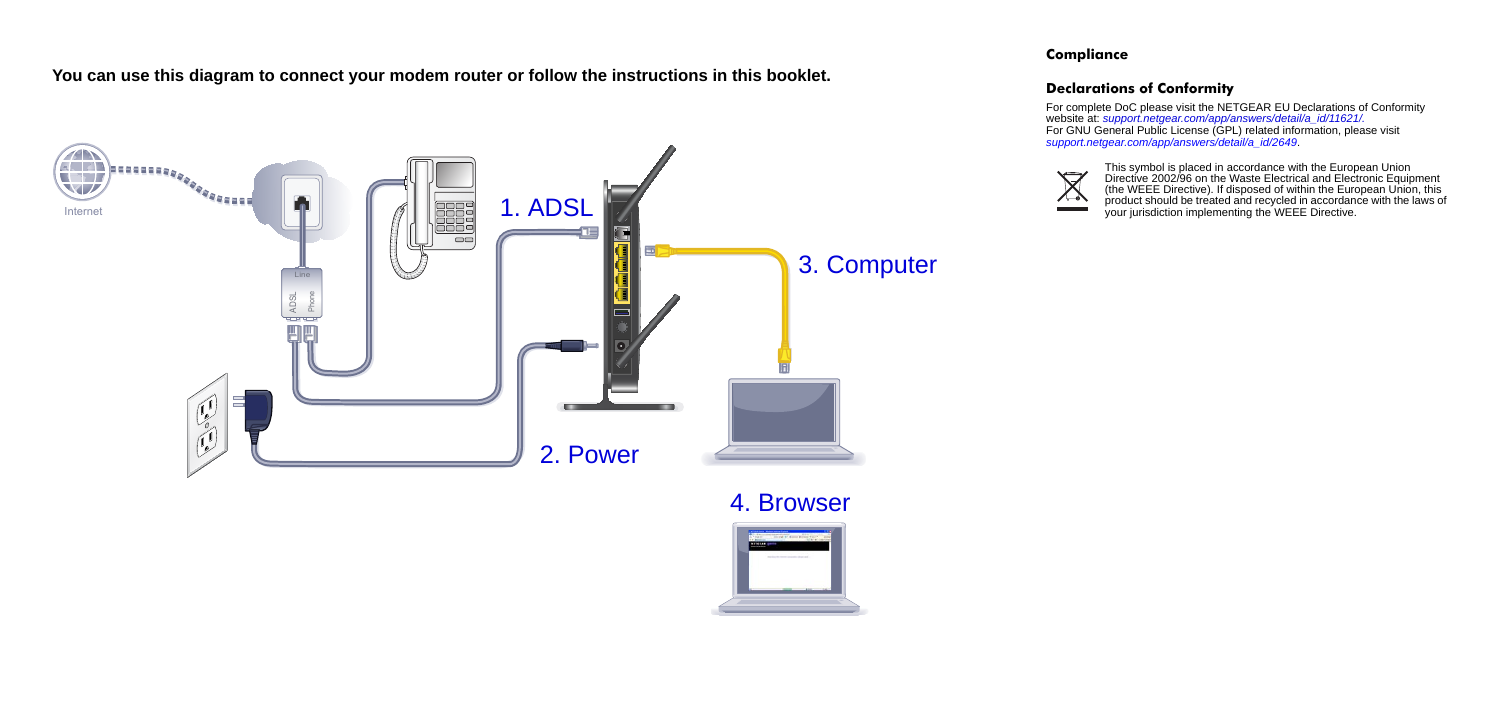## **Contents**

| Missing User Name and Password 3          |
|-------------------------------------------|
|                                           |
|                                           |
|                                           |
| Add Wireless Devices to the Network  8    |
|                                           |
|                                           |
| Access the Modem Router to Make Changes 9 |
|                                           |
|                                           |
|                                           |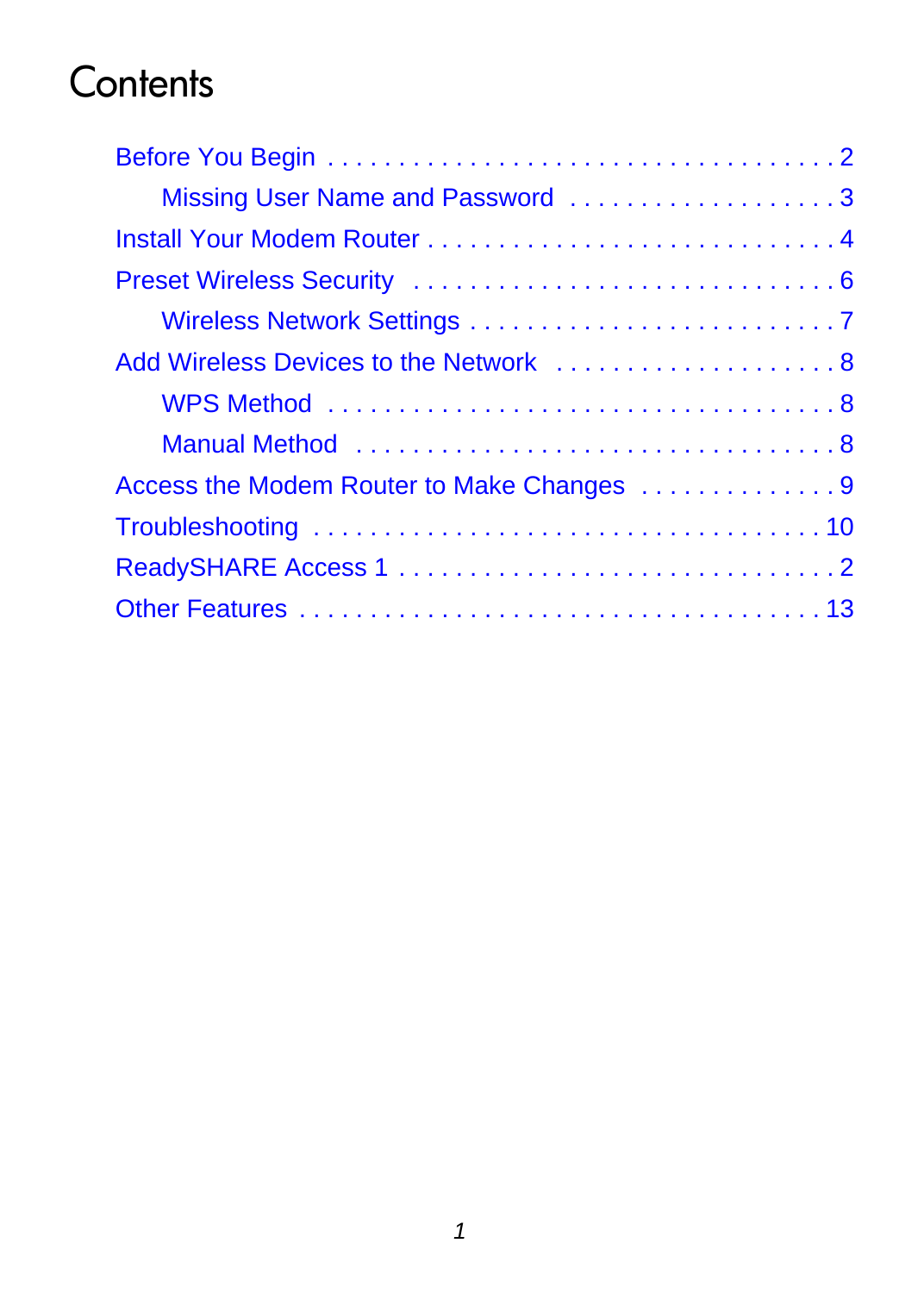## <span id="page-3-0"></span>Before You Begin

Make sure that your DSL service is active before you install the modem router. You need the information listed here to install your DSL modem and connect to the Internet. Please locate it and have it on hand before you start the installation procedure.

**DSL user name and password**. These are usually included in the welcome letter your DSL ISP sent you when you signed up for your service. Record your DSL Internet service account user name and password here:

| User name: |  |  |
|------------|--|--|
| Password:  |  |  |

**• Your telephone number or DSL account number**. If you do not have voice service, you can use your DSL account number in place of a phone number.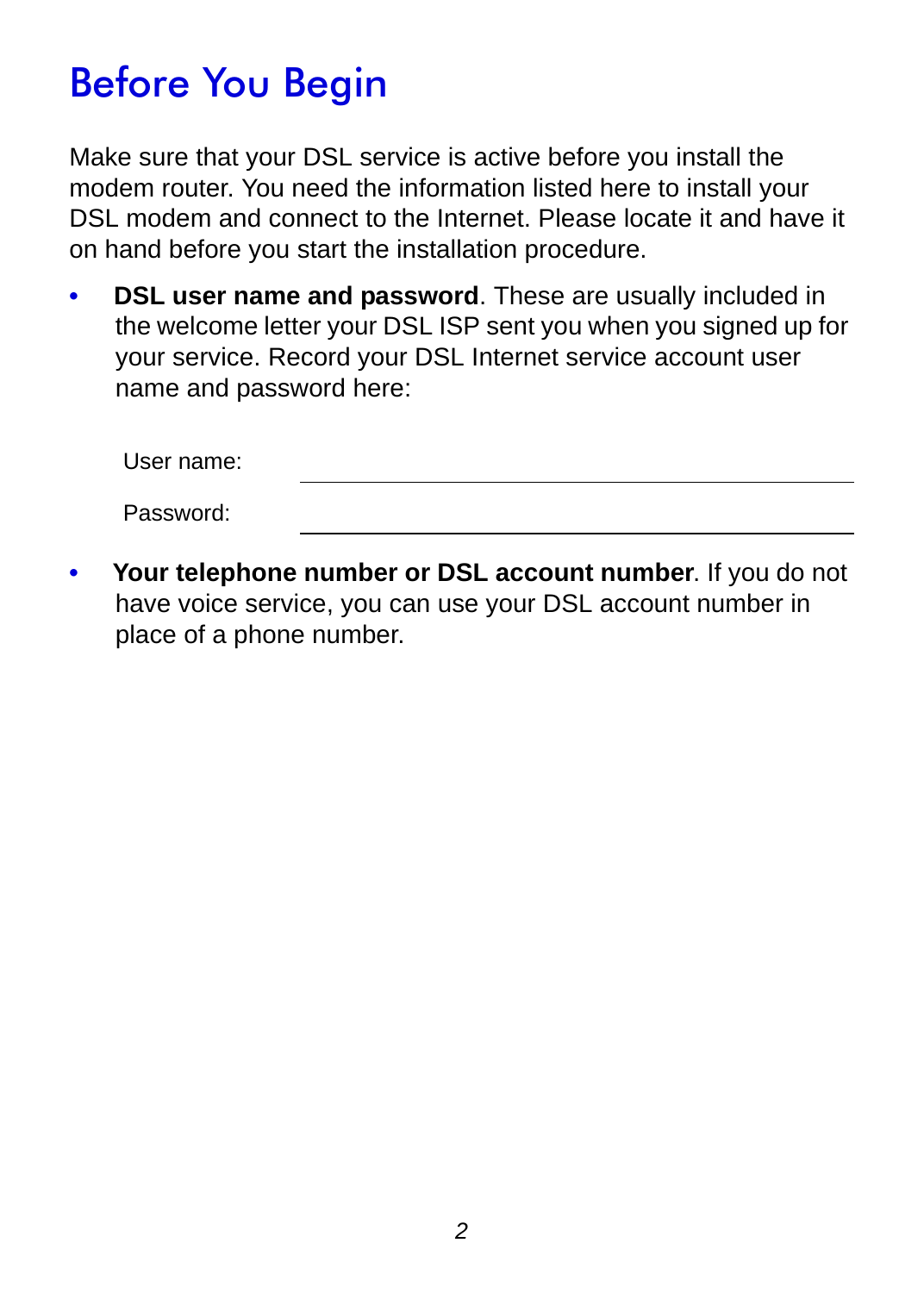## <span id="page-4-0"></span>Missing User Name and Password

If you don't know or cannot locate your user name and password, call your DSL Internet Service Provider. The following table lists the contact information for some of the primary DSL providers.

**Be very specific when speaking with your DSL Internet Service Provider.** For example, you could say:

*I need my DSL service user name and password. Can you help me?*

**Note:** If your provider says they do not support NETGEAR devices, tell them you need only your DSL user name and password, you do not need support.

| <b>DSL Internet Service Provider</b>  | <b>Phone Number</b> |
|---------------------------------------|---------------------|
| AT&T DSL (not AT&T U-Verse)           | 877-722-3755        |
| AT&T/BellSouth DSL (not AT&T U-Verse) | 888-321-2375        |
| CenturyLink                           | 800-809-1410        |
| Covad DSL                             | 888-642-6823        |
| EarthLink                             | 888-829-8466        |
| Qwest                                 | 800-247-7285        |
| <b>SureWest</b>                       | 888-639-1611        |
| <b>TDS DSL Support</b>                | 866-571-6662        |
| US Family:                            | 800-300-4256        |
| Verizon                               | 800-567-6789        |
| Windstream                            | 877-901-4692        |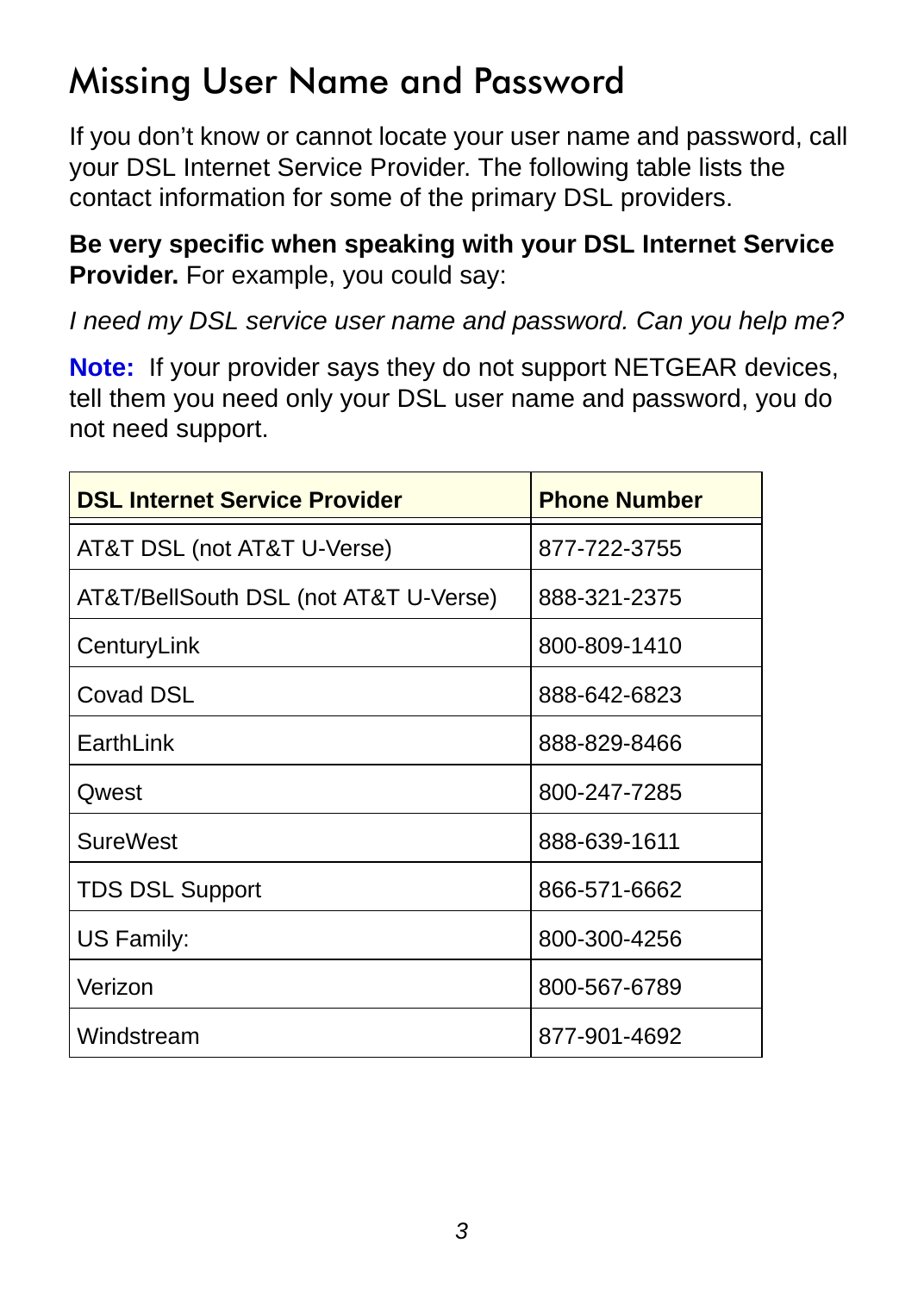## <span id="page-5-0"></span>Install Your Modem Router

A microfilter filters DSL interference out of standard phone equipment that shares the same line with DSL service. Example devices are telephones, fax machines, answering machines, and caller ID displays.

**1.** Connect the ADSL.



- **a.** Install an ADSL microfilter between the phone line and the phone.
- **b.** Connect the ADSL port of the modem router to the ADSL port of the microfilter
- **c.** Use an ADSL microfilter for every phone line in the house if your modem router and telephone connect to the same phone line.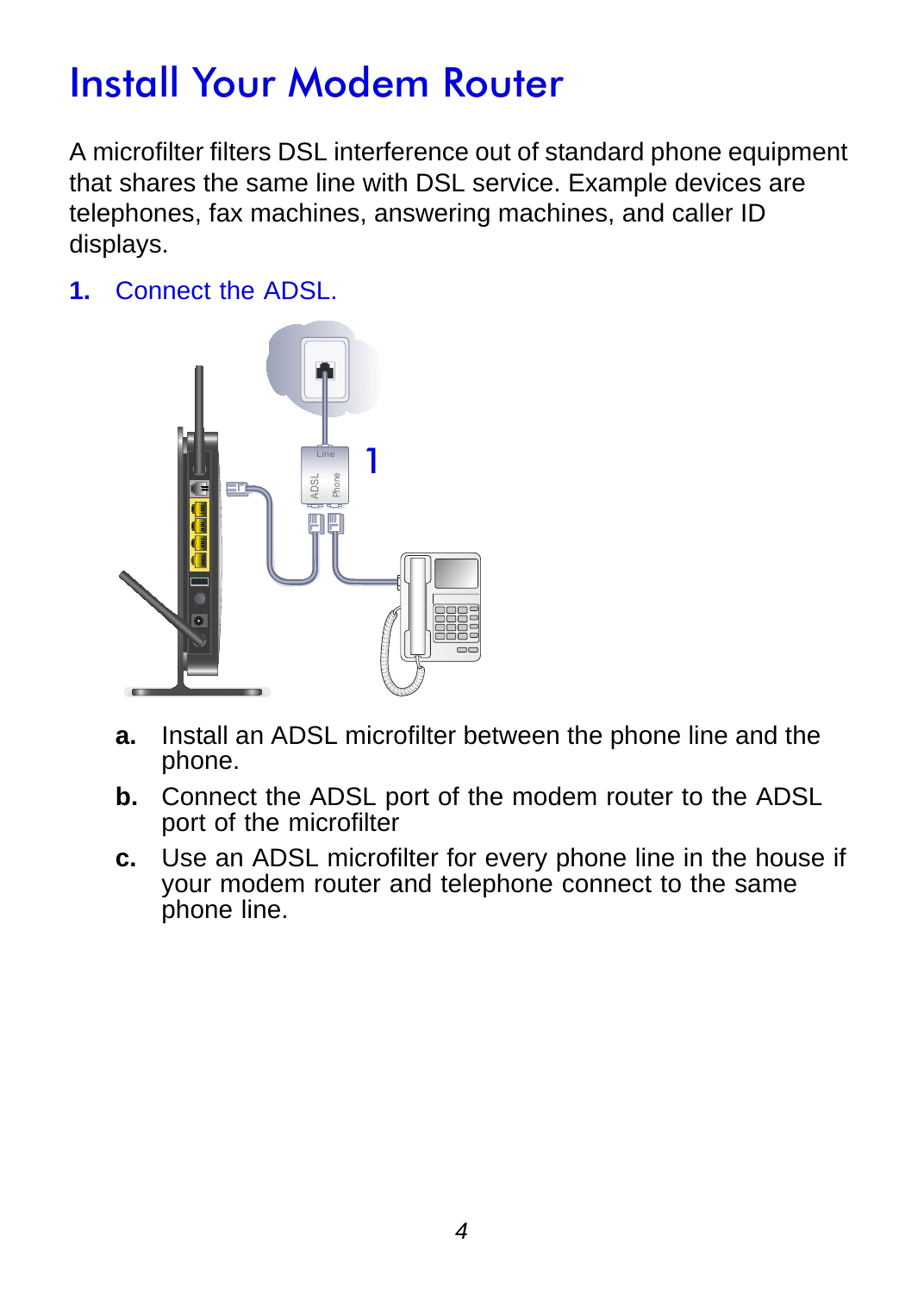**2.** Add power to the modem router.



- **a.** Connect the power adapter to the router and plug the power adapter into an outlet.
- **b.** Wait for the WiFi LED on the front panel to turn on. If none of the LEDs on the front panel are on, press the **Power On/ Off** button on the rear panel of the modem router.

#### **3.** Connect a computer.

You can use an Ethernet cable or connect wirelessly.



- Use the yellow Ethernet cable to connect your computer to an Ethernet port on your router.
- Or, connect wirelessly by using the preset wireless security settings located on the label on the bottom of the router.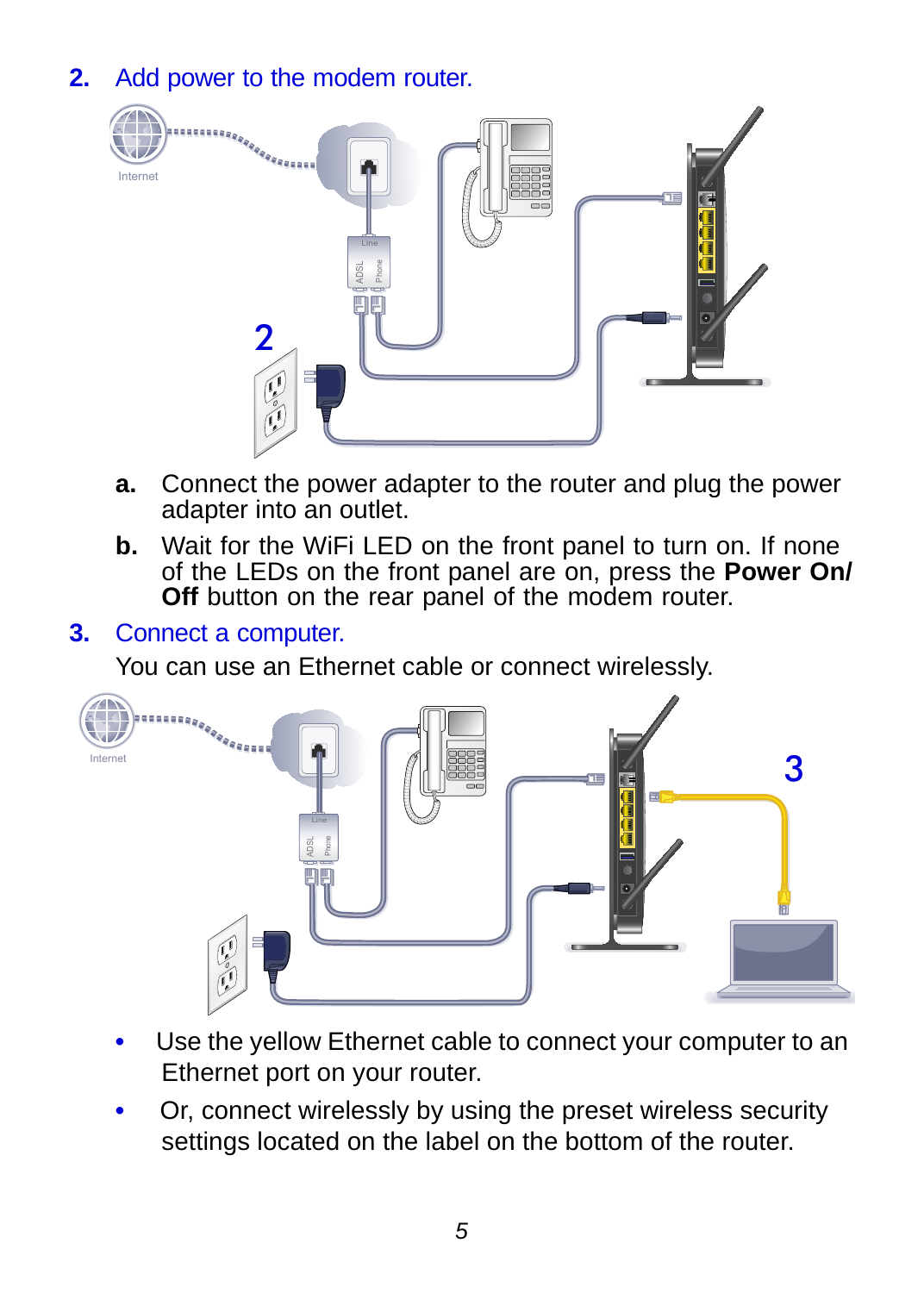### **4.** Open a browser.

If a web page does not open, close and reopen the browser and enter **http://routerlogin.net** in the address bar. See *[Troubleshooting](#page-11-0)* on page 10.



## <span id="page-7-0"></span>Preset Wireless Security

This product has a *unique* WiFi network name (SSID) and network key (password). The default SSID and network key (password) are uniquely generated for every device, like a serial number, to protect and maximize your wireless security. This information is located on the label on the bottom of the product.

NETGEAR recommends that you do not change the preset WiFi network name (SSID) and network key (password). If you do change the settings, the security SSID and password on the bottom of the product no longer apply.

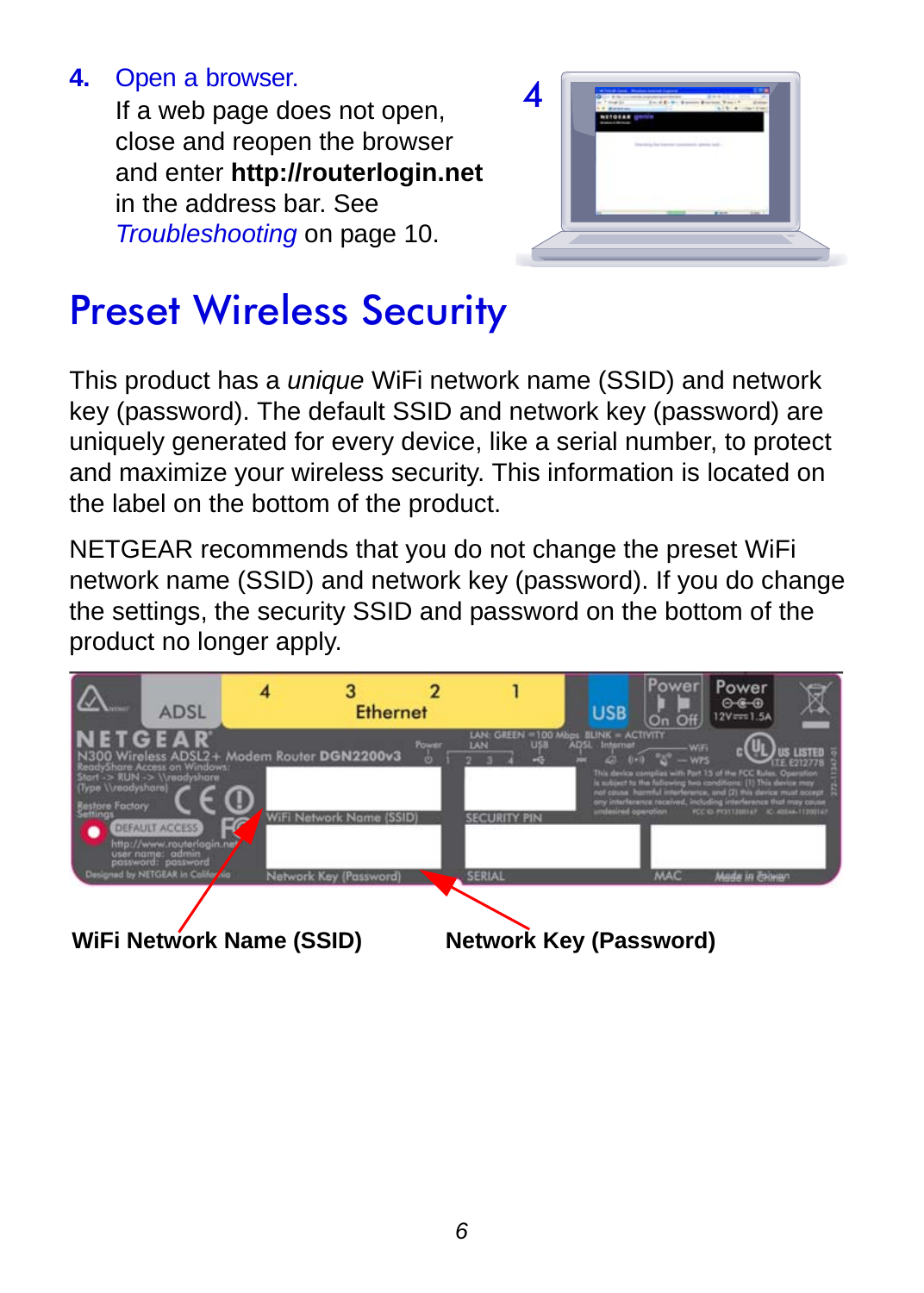## <span id="page-8-0"></span>Wireless Network Settings

Record the default preset wireless settings that are printed on the label in the space below for easy reference.

| WiFi Network Name (SSID): |  |
|---------------------------|--|
| Network Key (Password):   |  |

If you change the default settings, record them here for easy reference, and then store this booklet in a safe place:

| WiFi Network Name (SSID): |
|---------------------------|
|---------------------------|

|  | Network Key (Password): |
|--|-------------------------|
|--|-------------------------|

To retrieve or update your wireless password, type *http://www.routerlogin.net* in a web browser and log in using the default user name (admin) and password (password).

Select **Wireless Settings** to locate your wireless password.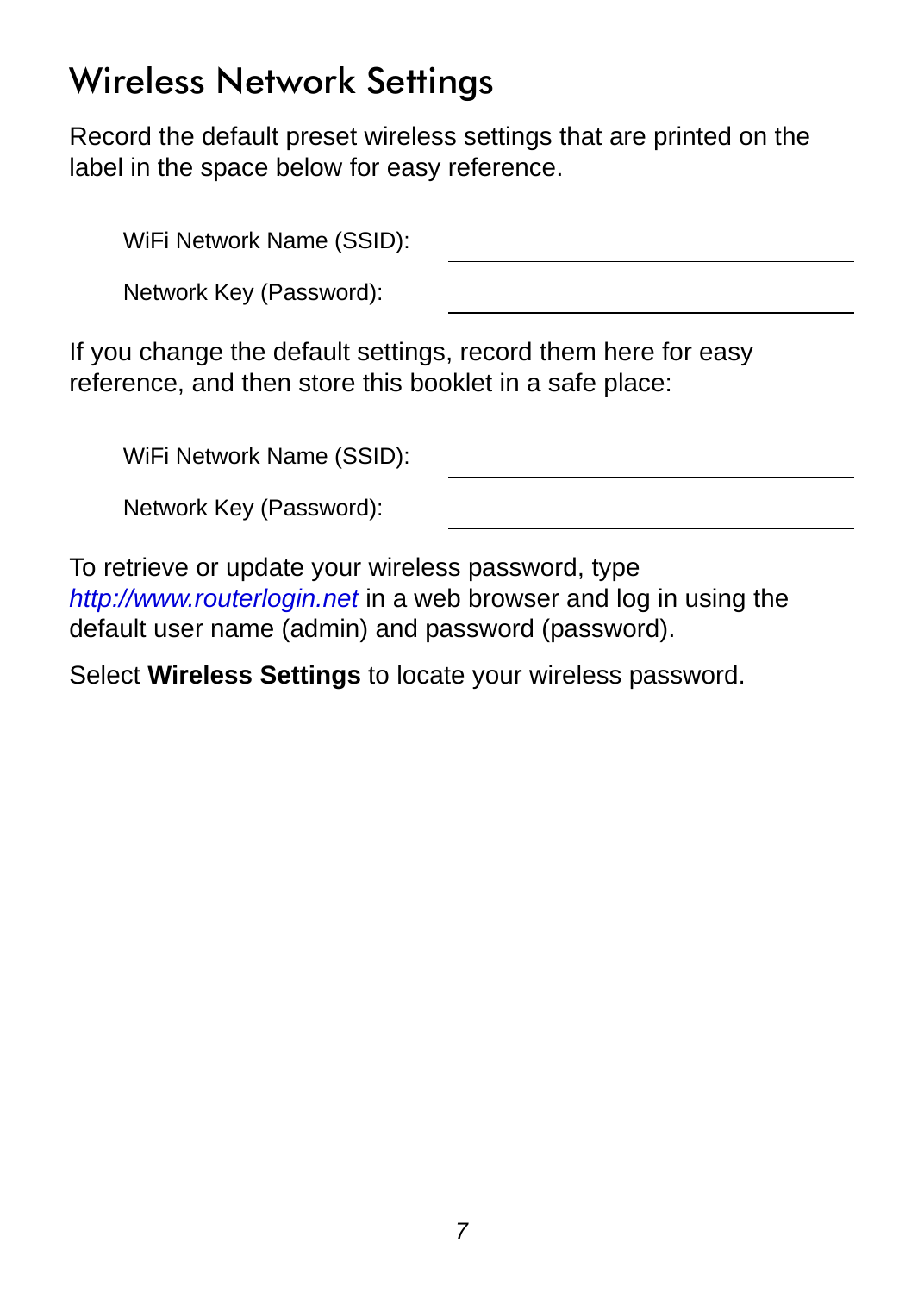## <span id="page-9-0"></span>Add Wireless Devices to the Network

Choose either the manual or Wi-Fi Protected Setup (WPS) method to add wireless computers and other devices to your wireless network.

## <span id="page-9-1"></span>WPS Method

If your wireless device supports WPS (WiFi Protected Setup)— NETGEAR calls this method Push 'N' Connect—you might be prompted to press the WPS button on the router instead of entering a password. If this happens:

**1.** Press the WPS button  $\mathbb{R}^n$  on the router.

- **2.** Within 2 minutes, press the **WPS** button on the client device, or follow the WPS instructions that came with your wireless device to complete the WPS process. The device will then be connected to your router.
- **3.** Repeat this process to add other WPS wireless devices.

**Note:** WPS does not support WEP security. If you try to connect a WEP client to your network using WPS, it will not work.

### <span id="page-9-2"></span>Manual Method

- **1.** On the wireless device that you want to connect to your router (iPhone, laptop, computer, gaming device), open the software utility that manages its wireless connections. This utility scans for all wireless networks in your area.
- **2.** Look for the preset NETGEAR WiFi network name (SSID) and select it. The SSID is located on the product label on the bottom of the router.

**Note:** If you changed the name of your network during the setup process, look for that network name.

**3.** Enter the preset password (or your custom password if you changed it), and click **Connect**.

Repeat steps 1–3 to add other wireless devices.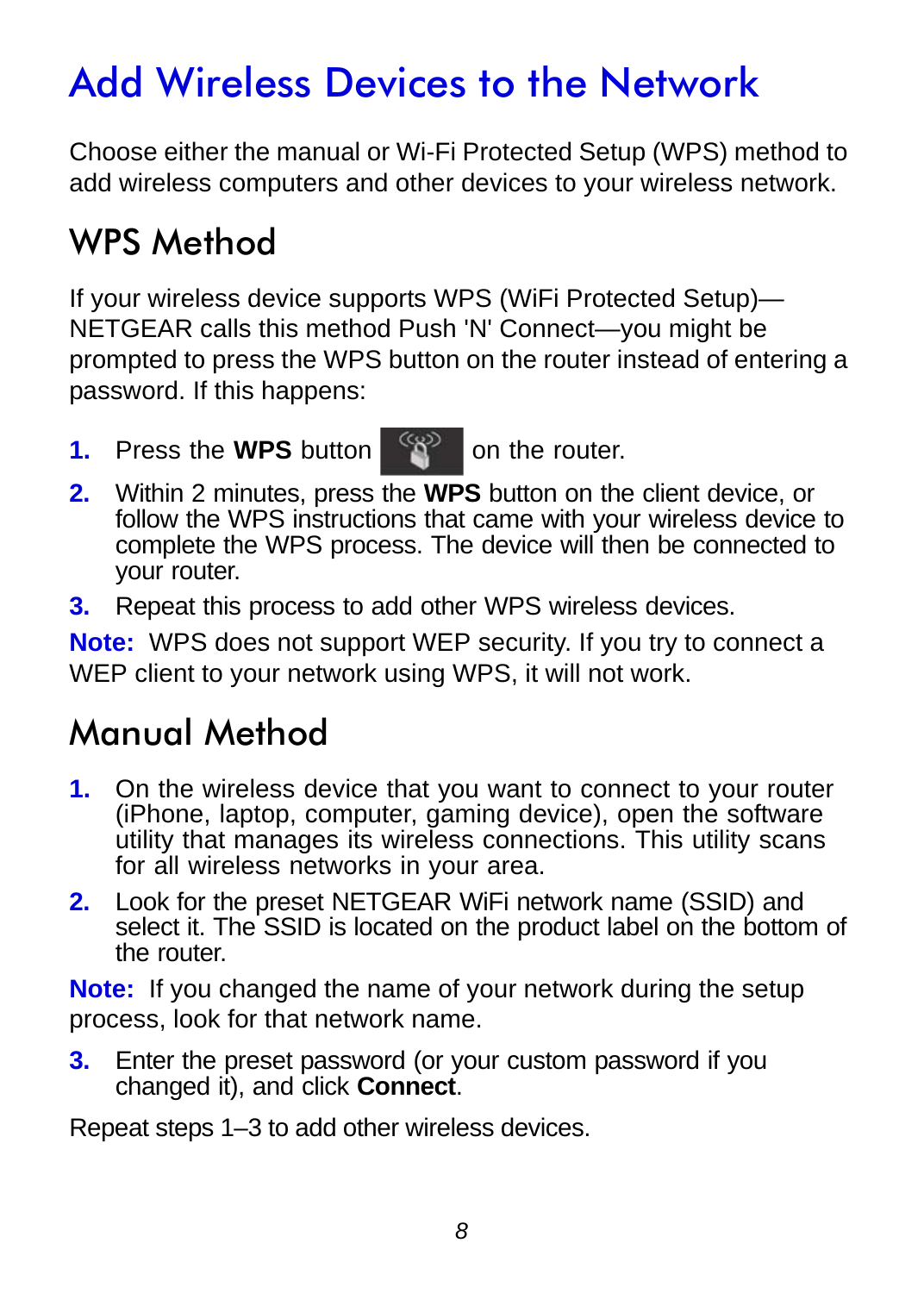## <span id="page-10-0"></span>Access the Modem Router to Make **Changes**

After you use NETGEAR Genie to set up the modem router, you can log in to the router to view its settings or make changes.

#### **To log in to the modem router:**

- **1.** Launch a web browser from a computer or wireless devices that is connected to the modem router.
- **2.** Type **www.routerlogin.net** or **www.routerlogin.com** in the address field of the browser. A login screen displays:

| User name: | <b>R</b> admin       |
|------------|----------------------|
| Password:  |                      |
|            | Remember my password |
|            |                      |
|            | Cancel<br>OK         |

**3.** Enter **admin** for the user name and **password** for the password. The modem router interface screen displays:

| Select Language<br><b>NETGEAR</b><br>English<br><b>SMARTWIZARD"</b><br>router manager<br>Apply<br>N300 Wireless AD512+ Modern Router model DCN2200v3 |                                                                                                      |                                                         |                                                                                                                                                                                                                                         |
|------------------------------------------------------------------------------------------------------------------------------------------------------|------------------------------------------------------------------------------------------------------|---------------------------------------------------------|-----------------------------------------------------------------------------------------------------------------------------------------------------------------------------------------------------------------------------------------|
| Logs<br><b>Block Sites</b>                                                                                                                           | <b>Router Status</b>                                                                                 |                                                         | <b>Router Status Help</b>                                                                                                                                                                                                               |
| <b>Firewall Rules</b><br>Schedule<br>Email<br>Maintenance                                                                                            | <b>Hardware Version</b><br><b>Firmware Version</b><br><b>GUI Language Version</b>                    | DGN2200v3<br>V1.1.00.07_1.00.07NA<br>V1007              | You can use the Router Status screen to check<br>the current settings and statistics for your<br>router. This screen shows you the current<br>settings. If something needs to be changed.<br>you will have to change it on the relevant |
| <b>Router Status</b><br><b>Attached Devices</b><br><b>Backup Settings</b>                                                                            | <b>ADSL Port</b><br><b>MAC Address</b><br><b>IP Address</b><br><b>Network Type</b>                   | E0:46:9A:13:0B:C0<br>0.0.0.0<br><b>PPPoF</b>            | screen.<br>Hardware Version: The router model<br>Firmware Version: This is the current software                                                                                                                                         |
| <b>Set Password</b><br><b>Diagnostics</b><br><b>Router Update</b><br>Advanced                                                                        | <b>IP Subnet Mask</b><br><b>Gateway IP Address</b><br>Domain Name Server<br><b>LAN Port</b>          | 6666<br>0.0.0.0<br>0.0.0.0                              | the router is using. This will change if you<br>upgrade your router.<br><b>GUI Language Version: The localized</b><br>language version of the GUL                                                                                       |
| <b>Wireless Settings</b><br><b>Wireless Repeating</b><br><b>Function</b><br>Port Forwarding /                                                        | <b>MAC Address</b><br><b>IP Address</b><br><b>DIACP</b><br><b>IP Subnet Mask</b>                     | E0:46:9A:13:0B:RF<br>192,168.0.1<br>On<br>255 255 255 0 | Internet Port: These are the current settings<br>that you set in the Setup Wizard or Basic<br>Selfings screens                                                                                                                          |
| <b>Port Triggering</b><br><b>WAN Setup</b><br><b>LAN Setup</b>                                                                                       | Modern<br><b>ADSI Firmware Version</b><br><b>Modern Status</b><br><b>DownStream Connection Speed</b> | A2eD035d.d23e<br>Connecting<br>0 Kbps                   | . MAC Address. The physical address of<br>the router, as seen from the Internet.<br>. IP Address. The current Internet IP<br>address. If assigned dimamically, and                                                                      |
| <b>QoS Setup</b><br><b>Dynamic DNS</b><br><b>Static Routes</b><br>Demotion                                                                           | <b>UpStream Connection Speed</b><br><b>VPI</b><br>va                                                 | 0 Kbps<br>٠<br>36                                       | no Internet connection exists. this will<br>be blank or 0.0.0.0 IP Subnet Mask The<br>subnet mask associated with the<br>Internet IP address.<br>· Default Galeway The current Internet                                                 |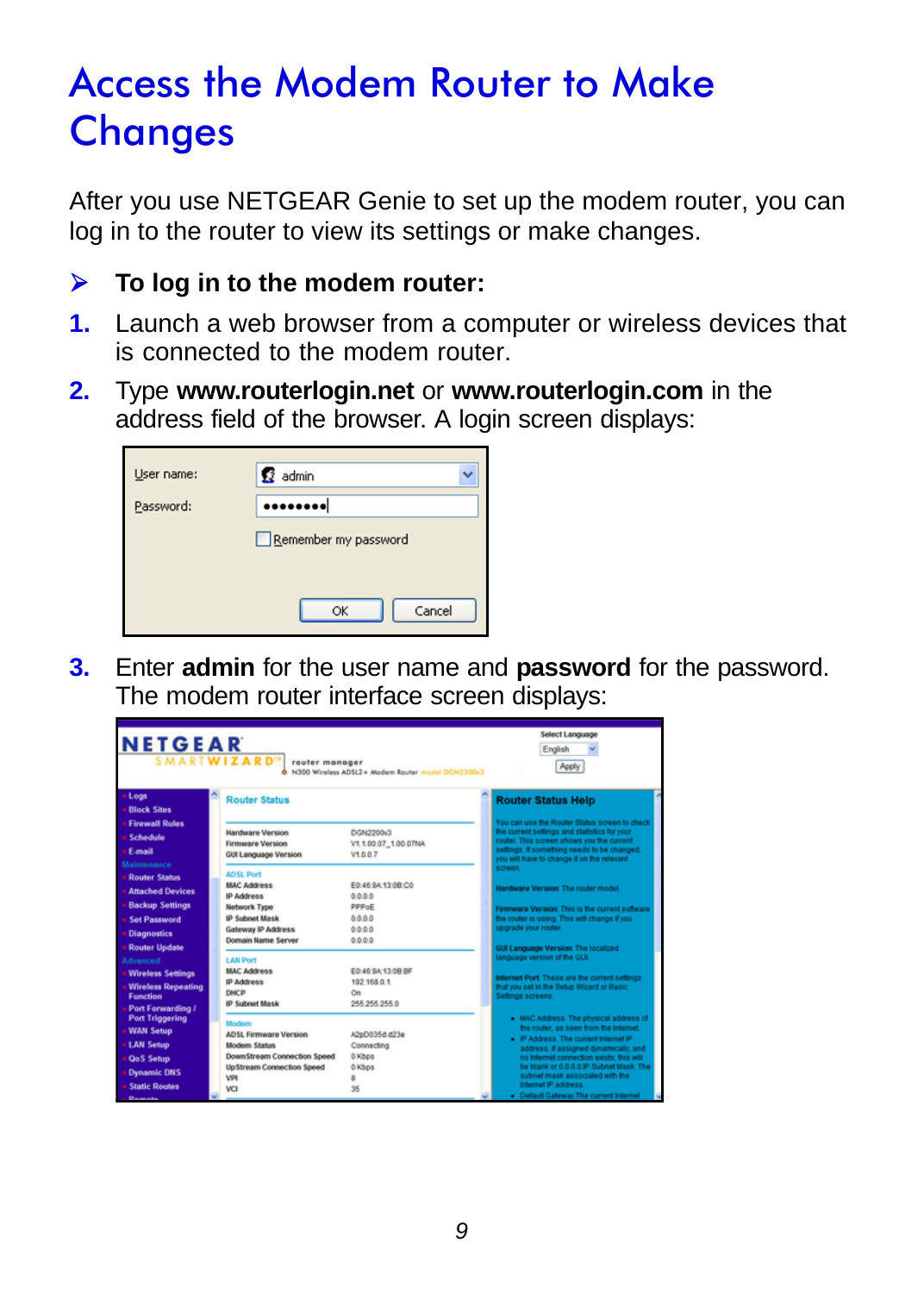See the User Manual for more information about the modem router screens.

- **To change the password for the modem router user name:**
- **1.** Log in to the modem router.
- **2.** Select **Maintenance > Set Password** to display the Set Password screen:

| <b>Set Password</b>                            |                 |
|------------------------------------------------|-----------------|
| Old Password                                   |                 |
| Set Password                                   |                 |
| Repeat New Password                            |                 |
| Administrator login times out after idle for 5 | <i>minutes.</i> |
| Apply                                          | Cancel          |

**3.** Type your old password, and type the new password twice.

## <span id="page-11-0"></span>**Troubleshooting**

#### **If the browser does not display the web page**:

- Make sure that the PC is connected to one of the four LAN Ethernet ports, or wirelessly to the router.
- Make sure that the modem router is fully up and running. Its WiFi LED should turn on.
- Close and reopen the browser to make sure that the browser does not cache the previous page.
- Browse to *http://routerlogin.net.*
- If the PC is set to a static or fixed IP address (this is uncommon), change it to obtain an IP address automatically from the modem router.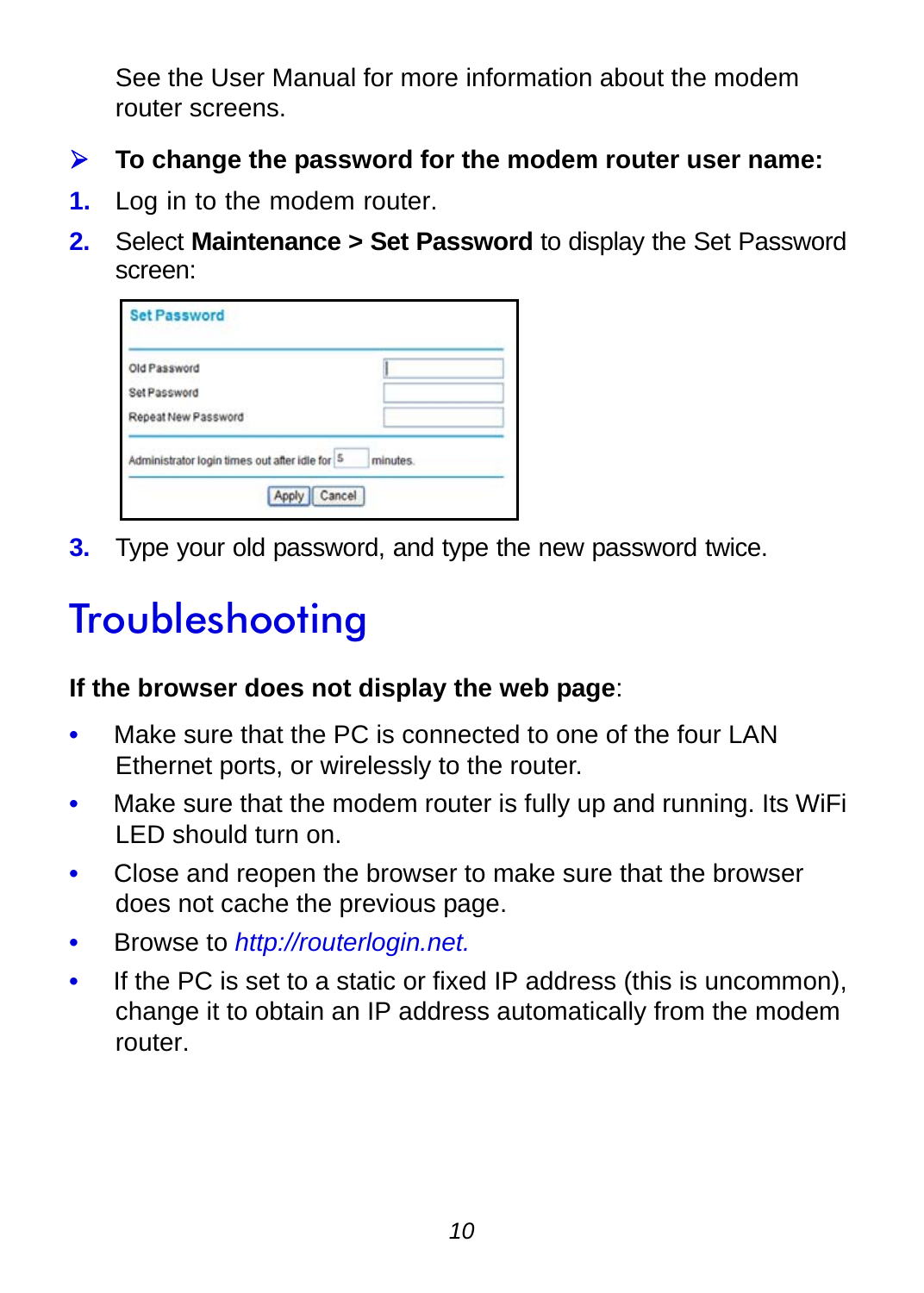### **If the modem router does not power on**:

- **1.** Check your cables.
	- Disconnect and reconnect each cable. There is usually an audible click when the cable is correctly connected.
	- See if the telephone cable connecting your DSL modem router to the wall jack is plugged into a filter. A filter is not required if you do not have telephone voice service. A filter installed where it is not needed might eliminate your ADSL signal.
- **2.** Power down your DSL modem router, and then power it up again.
	- **a.** Shut down your computer and turn off the modem router.
	- **b.** Unplug the power adapter and all other cables from the back of the DSL modem router.
	- **c.** Wait 30 seconds, then reconnect the cables and adapter to your DSL modem router, and turn it on.
	- **d.** Make sure that the router power light is on. If the light is off, try plugging the adapter into another power outlet.
	- **e.** Turn your computer back on, and wait for the indicator lights to turn green.
- **3.** Open a web browser and try to access the Internet.

### **If steps 1-3 do not resolve the problem:**

**4.** Reset your modem.

To reset your DSL modem router, use a pin or paper clip to press in and hold the Reset button.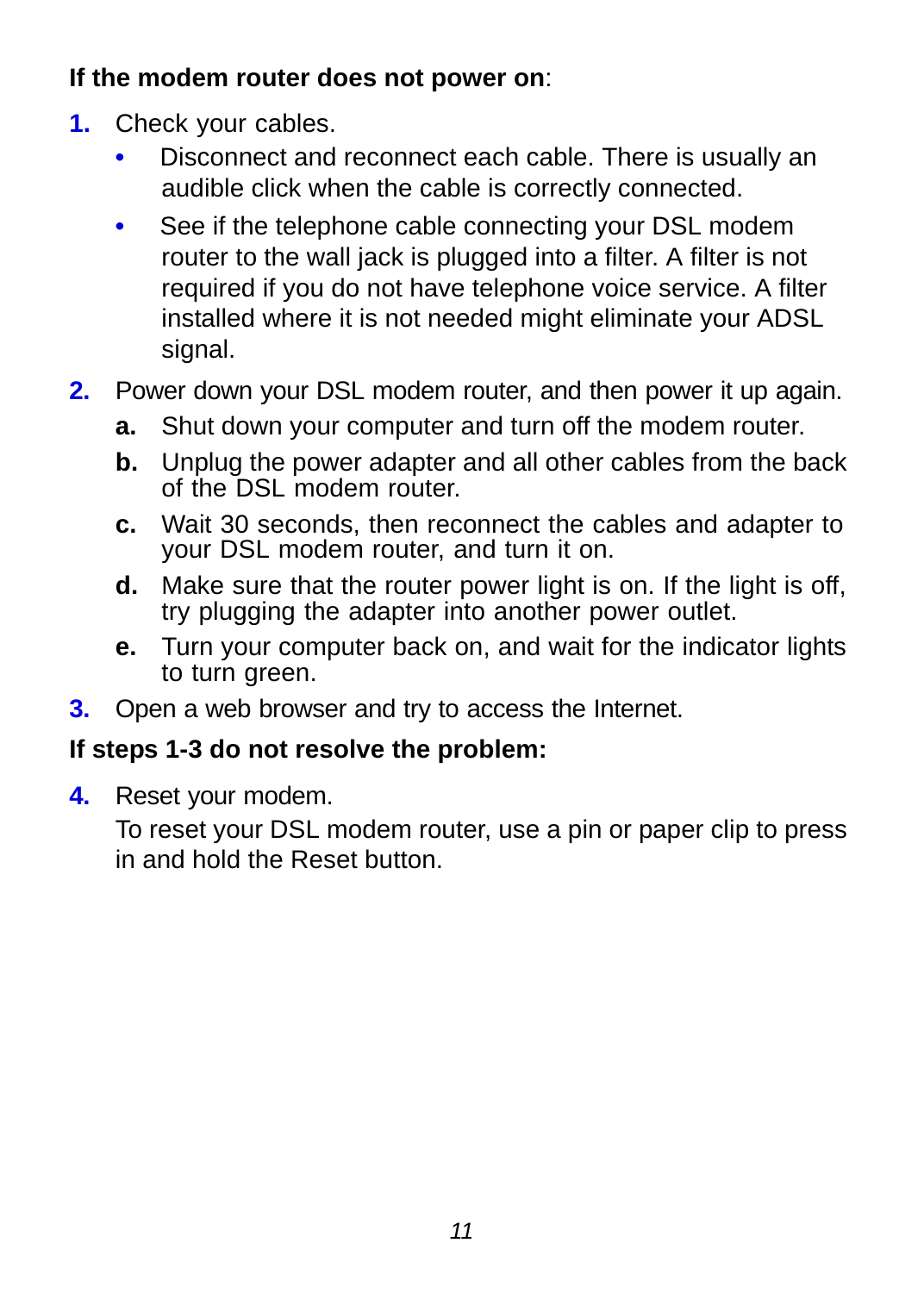## <span id="page-13-0"></span>ReadySHARE Access

After installation and set up, you can insert a USB storage device into the USB port on the modem routerand share the contents with other network users. (If your USB device has special drivers, it is not compatible.)



**Note:** If your USB device requires a power supply, you have to use it when connecting your USB device to a NETGEAR router or gateway. It may take up to 2 minutes before the USB drive is ready for sharing after it is connected to the router.

### **To access your USB device:**

### **On Windows systems, use any of these methods:**

- Select **Start > Run** and enter **\\readyshare** in the dialog box. Click **OK**.
- Open Explorer or Safari and enter **\\readyshare** in the address bar.
- Open My Network Places, and enter **\\readyshare** in the address bar.

### **On Mac systems, do this:**

- **1.** Select **Go > Connect to Server**.
- **2.** Enter **smb://readyshare** as the Server Address.
- **3.** Click **Connect**.